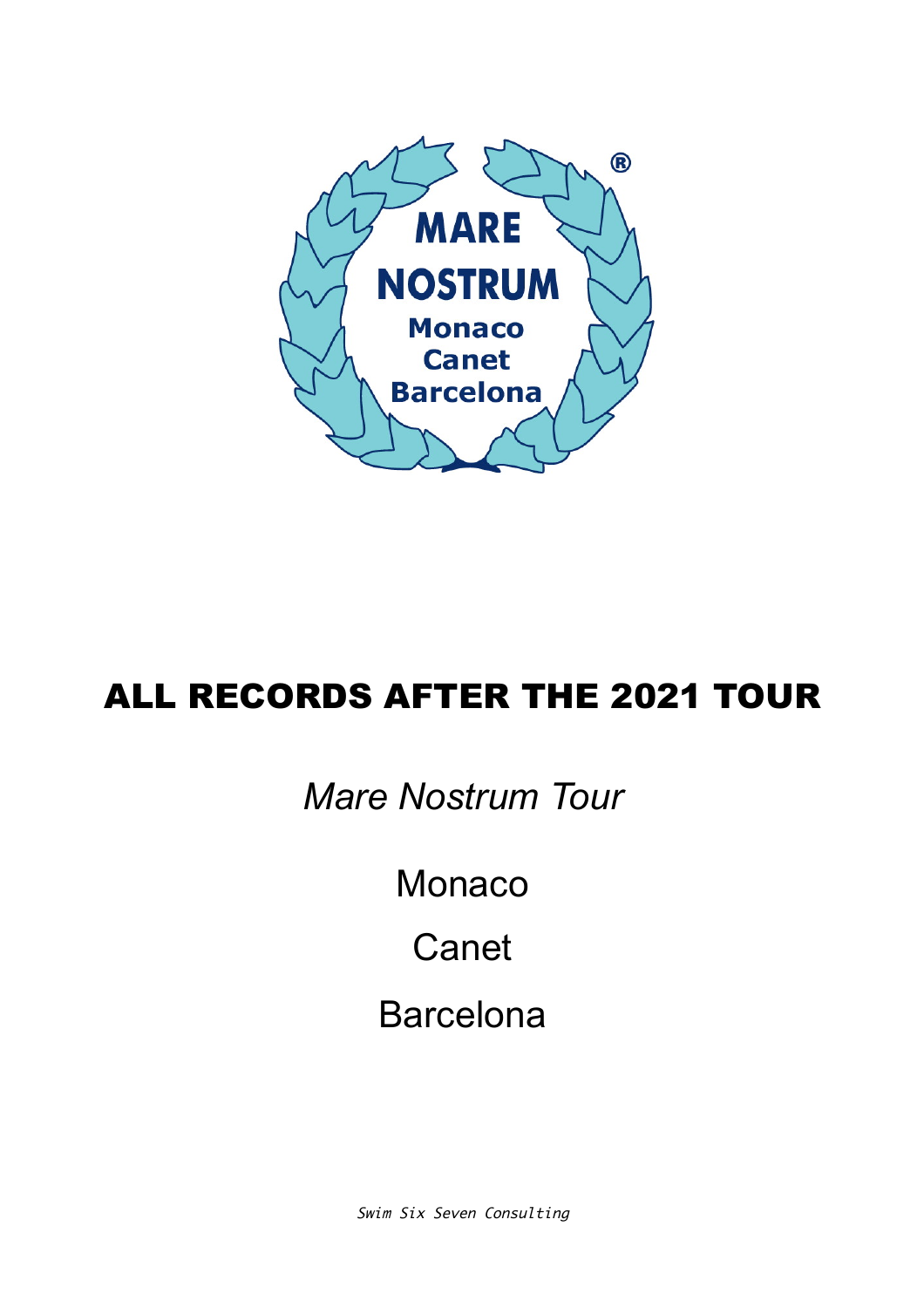| 2021                         | <b>MARE</b><br><b>NOSTRUM</b><br>Canet<br><b>Barcelona</b><br>Monaco         |                                                                | <b>MARE NOSTRUM RECORDS . MEN</b><br>after the 2021 Tour                                                                    |                                                                                  |                                                                                             |                                                                     |
|------------------------------|------------------------------------------------------------------------------|----------------------------------------------------------------|-----------------------------------------------------------------------------------------------------------------------------|----------------------------------------------------------------------------------|---------------------------------------------------------------------------------------------|---------------------------------------------------------------------|
| $\frac{1}{\sqrt{2}}$         |                                                                              |                                                                | $(e = ex-european record)$                                                                                                  |                                                                                  |                                                                                             |                                                                     |
|                              | <b>Event</b>                                                                 | <b>Time</b>                                                    | <b>NAME</b>                                                                                                                 | <b>FED</b>                                                                       | <b>Date</b>                                                                                 | <b>City</b>                                                         |
|                              | 50 Free<br>100 Free<br>200 Free<br>400 Free<br>800 Free<br><b>1500 Free</b>  | 21.31<br>48.08<br>(e 1:44.88<br>3:41.71<br>7:48.19<br>15:00.58 | <b>Bruno FRATUS</b><br>Nathan ADRIAN<br>Paul BIEDERMANN<br>lan THORPE<br><b>Henrik CHRISTIANSEN</b><br><b>Grant HACKETT</b> | <b>BRA</b><br><b>USA</b><br><b>GER</b><br><b>AUS</b><br><b>NOR</b><br><b>AUS</b> | 9/06/2019<br>14 / 06 / 2014<br>14 / 06 / 2009<br>12/06/2001<br>12/06/2019<br>14 / 06 / 2007 | Monaco<br>Barcelona<br>Monaco<br>Monaco<br>Canet<br>Barcelona       |
| $eq =$                       | 50 Back<br>200 Back                                                          | 24.45<br>$= 53.08$<br>1:54.34                                  | Michael ANDREW<br><b>Hugo GONZALEZ</b><br>Ryosuke IRIE                                                                      | <b>USA</b><br><b>ESP</b><br><b>JPN</b>                                           | 9/06/2019<br>5/06/2021<br>12 / 06 / 2011                                                    | Monaco<br>Barcelona<br>Monaco                                       |
|                              | 50 Breast<br>100 Breast                                                      | 26.33<br>58.15                                                 | Felipe LIMA<br>Adam PEATY                                                                                                   | <b>BRA</b><br><b>GBR</b>                                                         | 9/06/2019<br>15/06/2019                                                                     | Monaco<br>Barcelona                                                 |
| B<br>B<br>B                  | 200 Breast<br><b>50 Fly</b><br>100 Fly<br><b>200 Fly</b><br>200 IM<br>400 IM | 2:07.23<br>22.53<br>50.95<br>1:54.42<br>1:56.31<br>(e 4:07.96  | <b>Arno KAMMINGA</b><br>Andriy GOVOROV<br><b>Kristof MILAK</b><br>Chad LE CLOS<br><b>Hugo GONZALEZ</b><br>Laszlo CSEH       | <b>NED</b><br><b>UKR</b><br><b>HUN</b><br><b>RSA</b><br><b>ESP</b><br><b>HUN</b> | 5/06/2021<br>17/06/2018<br>5/06/2021<br>11 / 06 / 2016<br>6/06/2021<br>14 / 06 / 2008       | Barcelona<br>Monaco<br>Barcelona<br>Barcelona<br>Barcelona<br>Canet |
| 2021<br>$\frac{1}{\sqrt{2}}$ |                                                                              |                                                                | <b>MARE NOSTRUM RECORDS • WOMEN</b><br>after the 2021 Tour                                                                  |                                                                                  |                                                                                             |                                                                     |

| 2021                    |               |             | <b>MARE NOSTRUM RECORDS • WOMEN</b><br>after the 2021 Tour |            |                |             |
|-------------------------|---------------|-------------|------------------------------------------------------------|------------|----------------|-------------|
| $\overline{\mathsf{v}}$ | <b>Event</b>  | <b>Time</b> | <b>NAME</b>                                                | <b>FED</b> | <b>Date</b>    | <b>City</b> |
|                         | 50 Free       | 23.85       | Sarah SJÖSTRÖM                                             | <b>SWE</b> | 17/06/2017     | Canet       |
|                         | 100 Free      | 52.08       | Sarah SJÖSTRÖM                                             | <b>SWE</b> | 18/06/2017     | Canet       |
|                         | 200 Free      | 1:54.66     | Camille MUFFAT                                             | <b>FRA</b> | 6/06/2012      | Canet       |
|                         | 400 Free      | 4:02.84     | Camille MUFFAT                                             | <b>FRA</b> | 9/06/2013      | Monaco      |
|                         | 800 Free      | 8:19.86     | Rebecca ADLINGTON                                          | <b>GBR</b> | 2/06/2012      | Barcelona   |
|                         | 1500 Free     | 15:51.68    | Delfina PIGNATIELLO                                        | <b>ARG</b> | 15/06/2019     | Barcelona   |
|                         | 50 Back       | 27.37       | Anastasia FESIKOVA (Zueva)                                 | <b>RUS</b> | 17/06/2018     | Monaco      |
|                         | 100 Back      | 58.77       | Kathleen BAKER                                             | <b>USA</b> | 13/06/2018     | Barcelona   |
|                         | 200 Back      | 2:06.66     | Emily SEEBOHM                                              | <b>AUS</b> | 17/06/2017     | Canet       |
|                         | 50 Breast     | 29.88       | Ruta MEILUTYTE                                             | LTU        | 7/06/2015      | Canet       |
|                         | 100 Breast    | 1:04.82     | Yuliya EFIMOVA                                             | <b>RUS</b> | 17/06/2017     | Canet       |
|                         | 200 Breast    | 2:19.67     | <b>Rikke Moeller PEDERSEN</b>                              | <b>DEN</b> | 12/06/2014     | Canet       |
|                         | <b>50 Fly</b> | 24.76       | Sarah SJÖSTRÖM                                             | <b>SWE</b> | 14 / 06 / 2017 | Barcelona   |
|                         | 100 Fly       | 55.76       | Sarah SJÖSTRÖM                                             | <b>SWE</b> | 17/06/2017     | Canet       |
|                         | 200 Fly       | 2:06.70     | Suzuka HASEGAWA                                            | <b>JPN</b> | 11 / 06 / 2017 | Monaco      |
|                         | 200 IM        | 2:08.49     | Katinka HOSSZU                                             | <b>HUN</b> | 11 / 06 / 2017 | Monaco      |
|                         | 400 IM        | 4:30.75     | Katinka HOSSZU                                             | <b>HUN</b> | 11 / 06 / 2016 | Barcelona   |
| 3.                      | total BCN: 3  | CAN:        | $\mathbf{0}$                                               | MON: 0     |                | Equalled: 1 |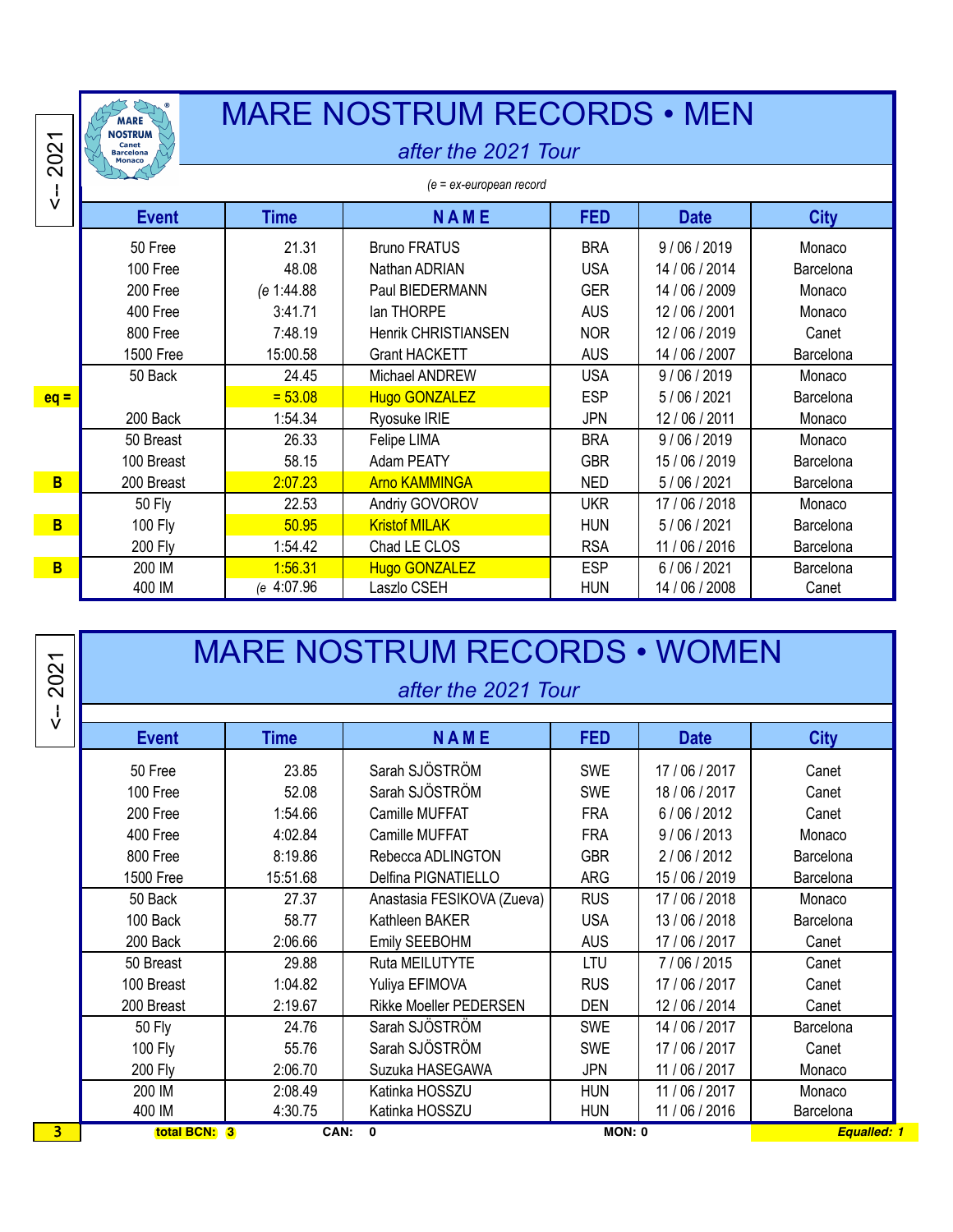$\le -2021$ 

## Mare Nostrum • MONACO Records • Men

### *after Monaco 2021*

| $(w)$ = ex-world record • (e = ex-european record |                |                                                    |            |                |        |  |
|---------------------------------------------------|----------------|----------------------------------------------------|------------|----------------|--------|--|
| <b>Event</b>                                      | <b>Time</b>    | <b>NAME</b>                                        | <b>FED</b> | <b>Date</b>    |        |  |
| 50 Free                                           | 21.31          | <b>Bruno FRATUS</b>                                | <b>BRA</b> | 9/06/2019      | Monaco |  |
| 100 Free                                          | (w) (e $48.21$ | Alexander POPOV                                    | <b>RUS</b> | 18 / 06 / 1994 | Monaco |  |
| 200 Free                                          | (e 1:44.48     | Paul BIEDERMANN                                    | <b>GER</b> | 14 / 06 / 2009 | Monaco |  |
| 400 Free                                          | 3:41.71        | lan THORPE                                         | <b>AUS</b> | 12/06/2001     | Monaco |  |
| 800 Free<br><b>1500 Free</b>                      |                | not contested in Monaco<br>not contested in Monaco |            |                |        |  |
| 50 Back                                           | 24.45          | Michel ANDREW                                      | <b>USA</b> | 9/06/2019      | Monaco |  |
| 100 Back                                          | 53.08          | Ryosuke IRIE                                       | <b>JPN</b> | 7/06/2014      | Monaco |  |
| 200 Back                                          | 1:54.34        | Ryosuke IRIE                                       | <b>JPN</b> | 12 / 06 / 2011 | Monaco |  |
| 50 Breast                                         | 26.33          | Felipe LIMA                                        | <b>BRA</b> | 9/06/2019      | Monaco |  |
| 100 Breast                                        | 58.78          | Yosuhiro KOSEKI                                    | <b>JPN</b> | 17/06/2018     | Monaco |  |
| 200 Breast                                        | 2:07.56        | Ippei WATANABE                                     | <b>JPN</b> | 16 / 06 / 2018 | Monaco |  |
| <b>50 Fly</b>                                     | 22.53          | Andriy GOVOROV                                     | <b>UKR</b> | 17/06/2018     | Monaco |  |
| 100 Fly                                           | 51.58          | Chad LE CLOS                                       | <b>RSA</b> | 4/06/2016      | Monaco |  |
| 200 Fly                                           | 1:54.68        | Daiya SETO                                         | <b>JPN</b> | 13/06/2015     | Monaco |  |
| 200 IM                                            | 1:57.60        | Daiya SETO                                         | JPN        | 8/06/2019      | Monaco |  |
| 400 IM                                            | 4:10.30        | Daiya SETO                                         | JPN        | 9/06/2019      | Monaco |  |

# Mare Nostrum • MONACO Records • Women

| after Monaco 2021 |  |  |
|-------------------|--|--|
|-------------------|--|--|

| <b>Event</b>     | <b>Time</b> | <b>NAME</b>                   | <b>FED</b> | <b>Date</b>    |                     |
|------------------|-------------|-------------------------------|------------|----------------|---------------------|
| 50 Free          | 23.95       | Sarah SJOESTROEM              | <b>SWE</b> | 11 / 06 / 2017 | Monaco              |
| 100 Free         | 52.60       | Sarah SJOESTROEM              | <b>SWE</b> | 11 / 06 / 2017 | Monaco              |
| 200 Free         | 1:55.21     | Camille MUFFAT                | <b>FRA</b> | 9/06/2012      | Monaco              |
| 400 Free         | 4:02.84     | Camille MUFFAT                | <b>FRA</b> | 9/06/2013      | Monaco              |
| 800 Free         |             | not contested in Monaco       |            |                |                     |
| <b>1500 Free</b> |             | not contested in Monaco       |            |                |                     |
| 50 Back          | 27.37       | Anasatasia FESIKOVA (Zueva)   | <b>RUS</b> | 17/06/2018     | Monaco              |
| 100 Back         | 59.23       | Emily SEEBOHM                 | <b>AUS</b> | 11 / 06 / 2017 | Monaco              |
| 200 Back         | 2:07.02     | Kathleen BAKER                | <b>USA</b> | 16 / 06 / 2018 | Monaco              |
| 50 Breast        | 30.11       | <b>Ruta MEILUTYTE</b>         | LTU        | 9/06/2013      | Monaco (semi-final) |
| 100 Breast       | (e 1:05.20  | Ruta MEILUTYTE                | LTU        | 8/06/2013      | Monaco              |
| 200 Breast       | 2:22.02     | <b>Rikke Moeller PEDERSEN</b> | <b>DEN</b> | 8/06/2014      | Monaco              |
| 50 Fly           | 24.90       | Sarah SJOESTROEM              | <b>SWE</b> | 11 / 06 / 2017 | Monaco              |
| 100 Fly          | 56.20       | Sarah SJOESTROEM              | <b>SWE</b> | 10/06/2017     | Monaco              |
| 200 Fly          | 2:06.70     | Suzuka HASEGAWA               | <b>JPN</b> | 11 / 06 / 2017 | Monaco              |
| 200 IM           | 2:08.49     | Katinka HOSSZU                | <b>HUN</b> | 11 / 06 / 2017 | Monaco              |
| 400 IM           | 4:32.87     | Katinka HOSSZU                | <b>HUN</b> | 8/06/2019      | Monaco              |

**0** *<--- total 2021*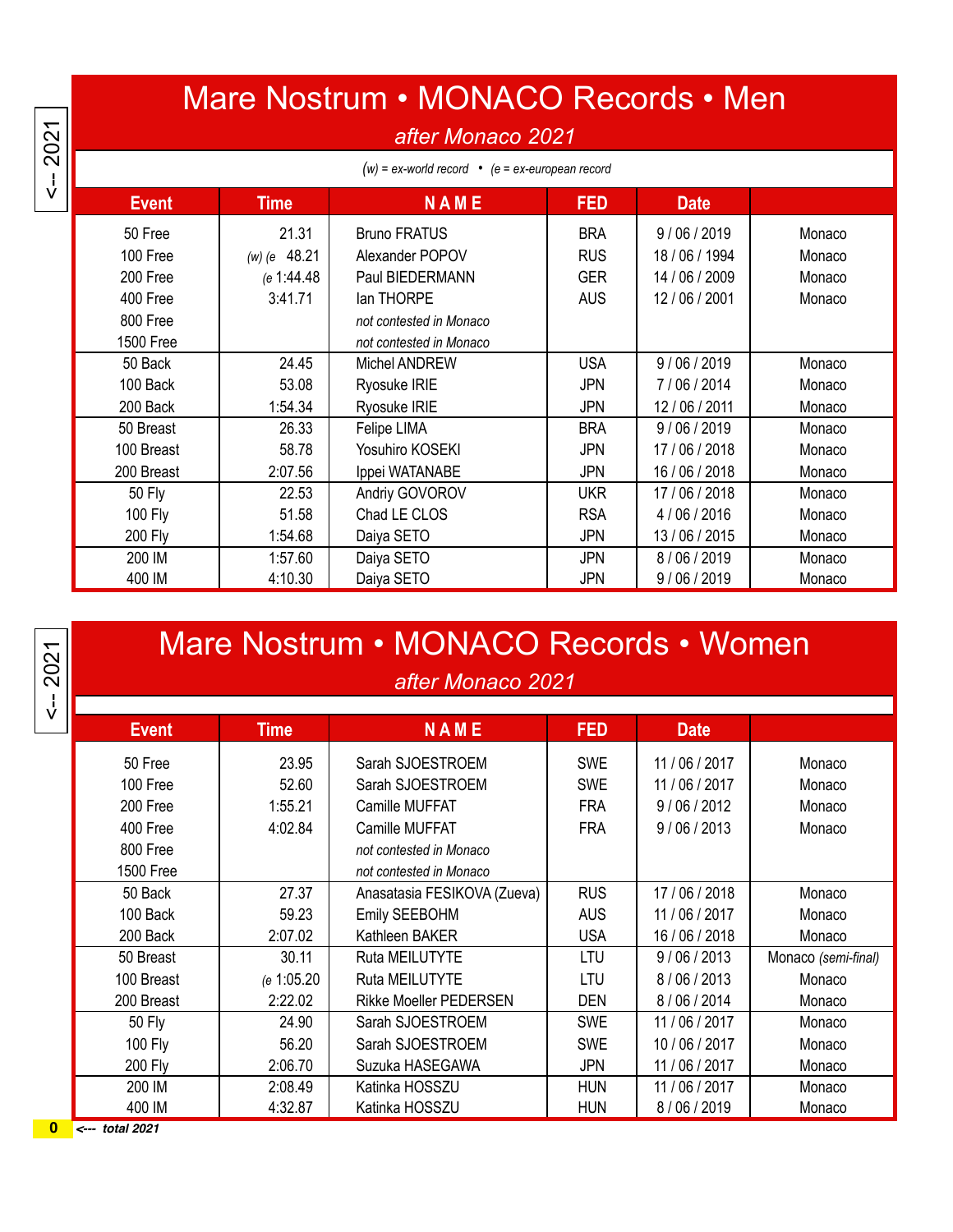## Mare Nostrum • CANET Records • Men

#### *after Canet 2021*

| (e = was European record |             |                            |            |                |               |  |  |
|--------------------------|-------------|----------------------------|------------|----------------|---------------|--|--|
| <b>Event</b>             | <b>Time</b> | <b>NAME</b>                | <b>FED</b> | <b>Date</b>    |               |  |  |
| 50 Free                  | 21.64       | <b>Bruno FRATUS</b>        | <b>BRA</b> | 11 / 06 / 2019 | Canet         |  |  |
| 100 Free                 | 48.14       | Fabien GILOT               | <b>FRA</b> | 11 / 06 / 2009 | Canet (heats) |  |  |
| 200 Free                 | 1:44.97     | lan THORPE                 | <b>AUS</b> | 7/06/2001      | Canet         |  |  |
| 400 Free                 | 3:46.93     | Aleksander KRASNYKH        | <b>RUS</b> | 17 / 06 / 2017 | Canet         |  |  |
| 800 Free                 | 7:48.19     | <b>Henrik CHRISTIANSEN</b> | <b>NOR</b> | 12/06/2019     | Canet         |  |  |
| <b>1500 Free</b>         | 15:00.71    | Florian WELLBROCK          | <b>GER</b> | 9/06/2016      | Canet         |  |  |
| 50 Back                  | 24.87       | Camille LACOURT            | <b>FRA</b> | 8/06/2016      | Canet         |  |  |
| 100 Back                 | 53.19       | Jeremy STRAVIUS            | <b>FRA</b> | 15/06/2013     | Canet         |  |  |
| 200 Back                 | 1:54.54     | Ryosuke IRIE               | <b>JPN</b> | 9/06/2011      | Canet         |  |  |
| 50 Breast                | 26.71       | Adam PEATY                 | <b>GBR</b> | 12/06/2019     | Canet         |  |  |
| 100 Breast               | 58.92       | Adam PEATY                 | <b>GBR</b> | 11 / 06 / 2019 | Canet (final) |  |  |
| 200 breast               | 2:07.46     | Anton CHUPKOV              | <b>RUS</b> | 18 / 06 / 2017 | Canet         |  |  |
| 50 Fly                   | 22.94       | Andriy GOVOROV             | <b>UKR</b> | 9/06/2016      | Canet         |  |  |
| 100 Fly                  | 51.56       | Chad LE CLOS               | <b>RSA</b> | 8/06/2016      | Canet         |  |  |
| <b>200 Fly</b>           | 1:54.82     | Chad LE CLOS               | <b>RSA</b> | 9/06/2016      | Canet         |  |  |
| 200 IM                   | 1:56.82     | Kosuke HAGINO              | <b>JPN</b> | 7/06/2015      | Canet         |  |  |
| 400 IM                   | e 4:07.96   | Laszlo CSEH                | <b>HUN</b> | 14 / 06 / 2008 | Canet         |  |  |

|              |       | Mare Nostrum • CANET Records • Women |      |             |  |
|--------------|-------|--------------------------------------|------|-------------|--|
|              |       | after Canet 2021                     |      |             |  |
|              |       |                                      |      |             |  |
| <b>Event</b> | Time' | NAME                                 | FED. | <b>Date</b> |  |

2021  $\frac{1}{\sqrt{2}}$ 

50 Free 23.85 Sarah SJÖSTRÖM SWE 17 / 06 / 2017 Canet 100 Free | 52.08 | Sarah SJÖSTRÖM | SWE | 18 / 06 / 2017 | Canet 200 Free | 1:54.66 | Camille MUFFAT | FRA | 6 / 06 / 2012 | Canet 400 Free | 4:02.97 | Camille MUFFAT | FRA | 7 / 06 / 2012 | Canet 800 Free | 8:20.68 | Jazmin CARLIN | GBR | 11 / 06 / 2014 | Canet 1500 Free 16:09.69 Jazmin CARLIN GBR 6 / 07 / 2015 Canet 50 Back 27.80 Anastasia ZUEVA RUS 9 / 06 / 2009 Canet 100 Back | 59.37 | Anastasia ZUEVA | RUS | 11 / 06 / 2009 | Canet 200 Back | 2:06.66 | Emily SEEBOHM | AUS | 17 / 06 / 2017 | Canet 50 Breast 29.88 Ruta MEILUTYTE LTU 7 / 06 / 2015 Canet 100 Breast | 1:04.82 | Yuliya EFIMOVA | RUS | 17 / 06 / 2017 | Canet 200 Breast | 2:19.67 | Rikke Moeller PEDERSEN | DEN | 12 / 06 / 2014 | Canet 50 Fly 24.95 Sarah SJÖSTRÖM SWE 18 / 06 / 2017 Canet 100 Fly 17 / 06 / 2017 | S5.76 | Sarah SJÖSTRÖM | SWE | 17 / 06 / 2017 | Canet 200 Fly | 2:06.94 | Suzuka HASEGAWA | JPN | 18 / 06 / 2017 | Canet 200 IM 2:08.57 Katinka HOSSZU HUN 12 / 06 / 2019 Canet 400 IM 4:33.51 Hannah MILEY GBR 7 / 06 / 2015 Canet 0 *<--- total 2021*

<-- 2021 <-- 2021 2021 .<br>اب